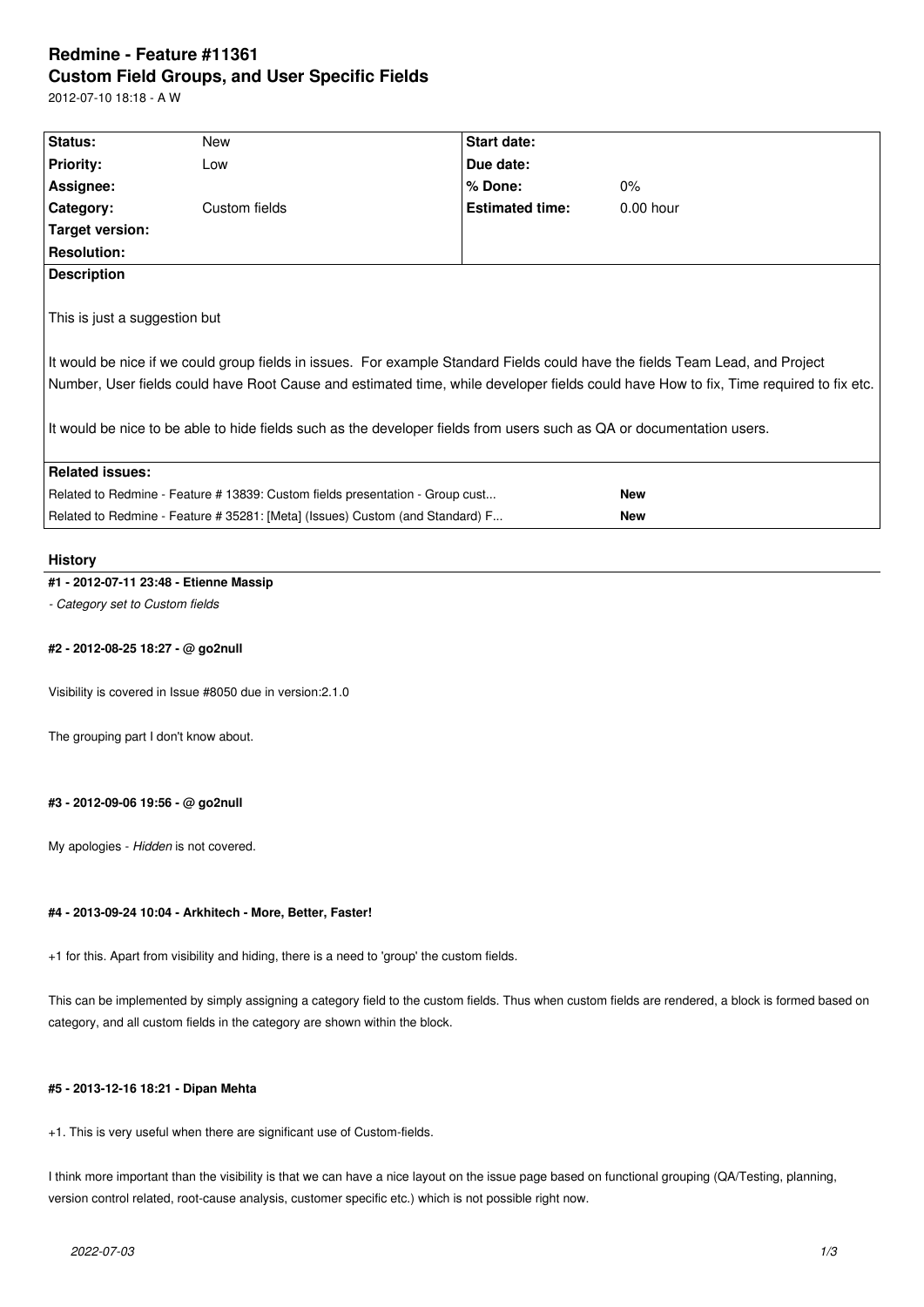## **#6 - 2013-12-18 06:22 - Toshi MARUYAMA**

*- Related to Feature #13839: Custom fields presentation - Group custom fields in section / panel added*

#### **#7 - 2014-12-16 04:34 - Alex Alex**

+1

#### **#8 - 2015-03-30 17:52 - Christopher Caruk**

Perhaps an easy way to do this would be to group by the first word in the custom field name. For example, **Flight** Date, **Flight** Reference, **Flight** Number would all render into a box called Flight:

+-- Flight ---------------+ | Date [ ]| | Reference [ ] | Number [ ]| +-------------------------+

## **#9 - 2015-09-18 12:25 - Johan Lichtjager**

I agree, this would mean a lot to me it this feature would be implemented. As redmine administrator I really dislike the use of fields called '-------' so my colleagues can group fields in an issue.... so here's a **feed kick** :-D

#### **#10 - 2015-10-07 11:27 - Sander Toonen**

+1 Any way in which we can group or visually organise the fields would be a major improvement. When you have about a hundred custom fields on a single tracker this is a must have.

#### **#11 - 2016-03-16 14:35 - Stephane Evr**

+1 This would also useful to stick some custom fields to a particular column so a given custom field will always be found at the same place hence the issue will be more readable.

#### **#12 - 2016-03-28 04:32 - Hide MATSUTANI**

+1 If this feature is implemented, it is possible for me to apply various situations.

## **#13 - 2016-03-30 13:33 - Laurent Girard**

+1

#### **#14 - 2016-03-30 16:10 - Daniel Netzer**

+1